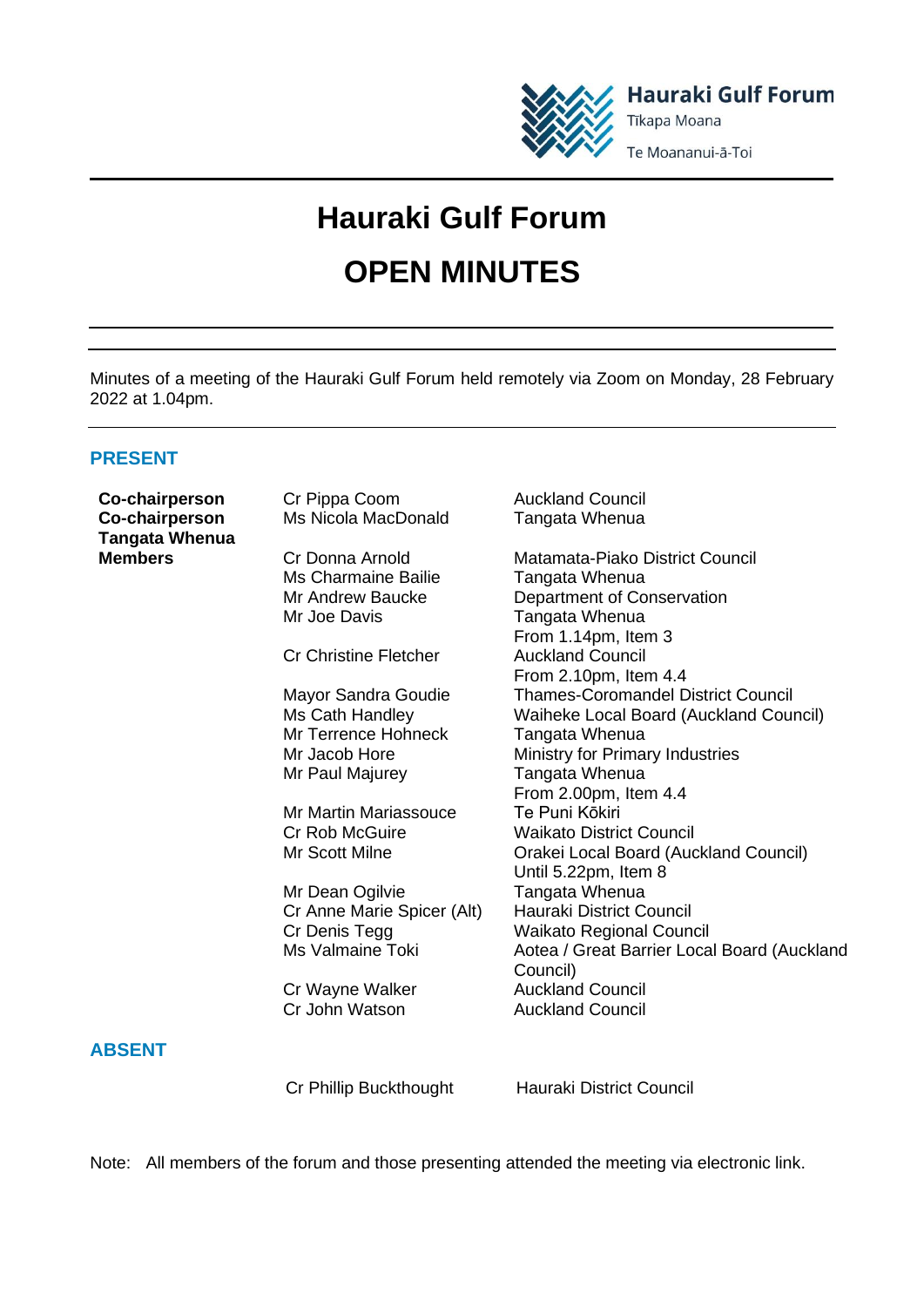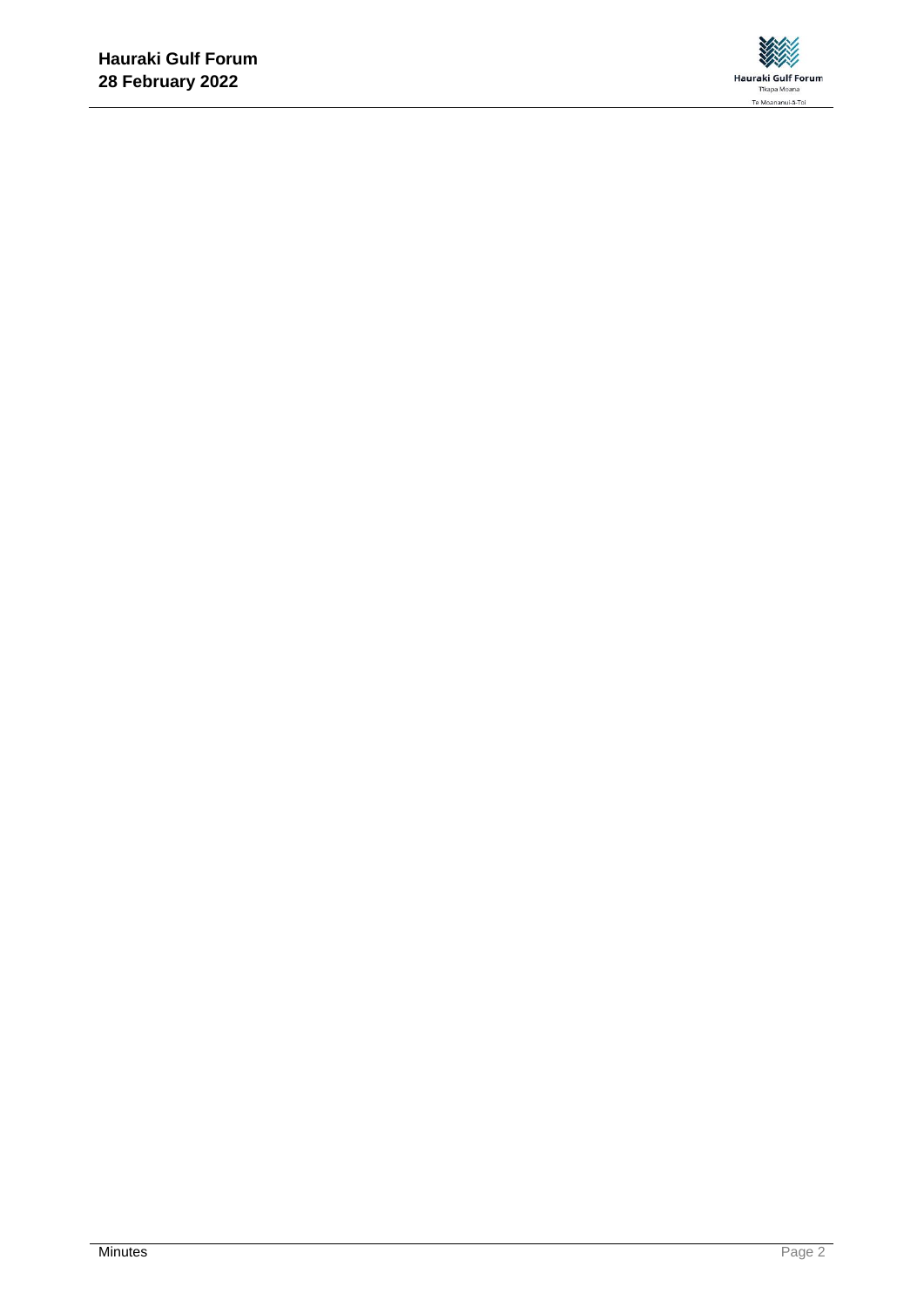Note: a roll-call was conducted that ascertained the following members were in attendance by electronic link at the commencement of the meeting:  $\checkmark$ 

| Cr Pippa Coom                |              | Mr Paul Majurey       |   |
|------------------------------|--------------|-----------------------|---|
| Ms Nicola MacDonald          | ✓            | Mr Martin Mariassouce |   |
| Cr Donna Arnold              | ✓            | <b>Cr Rob McGuire</b> | ✓ |
| <b>Ms Charmaine Bailie</b>   | ✓            | Mr Scott Milne        | ✓ |
| Mr Andrew Baucke             | $\checkmark$ | Mr Dean Ogilvie       | ✓ |
| Mr Joe Davis                 |              | Cr Anne Marie Spicer  |   |
| <b>Cr Christine Fletcher</b> |              | Cr Denis Tegg         | ✓ |
| Mayor Sandra Goudie          | ✓            | Ms Valmaine Toki      | ✓ |
| Ms Cath Handley              | ✓            | Cr Wayne Walker       | ✓ |
| Mr Terrence Hohneck          | ✓            | Cr John Watson        |   |
| Mr Jacob Hore                |              |                       |   |

Co-chairperson Tangata Whenua Ms Nicola MacDonald welcomed everyone to the meeting.

Member Terrence Hohneck opened the meeting with a karakia.

The co-chairpersons took turns to chair agenda items. Ms N MacDonald chaired items 1 to 5, and 8 to 10 and Cr P Coom chaired items 6 and 7.

Co-chairperson Tangata Whenua Ms Nicola MacDonald paid tribute to the late Liane Ngamane, a member of the Forum for a number of years, and members observed a minute's silence.

## **1 Apologies**

Resolution number HGF/2022/1

MOVED by Co-Chairperson Tangata Whenua Ms N MacDonald, seconded by Co-Chairperson Cr P Coom:

## **That the Hauraki Gulf Forum:**

**a) accept the apologies from:**

**Absence**

**Cr P Buckthought Cr C Fletcher Lateness**

**P Majurey**

# **CARRIED / KUA MANA**

Note: Cr C Fletcher subsequently entered the meeting at 2.10pm.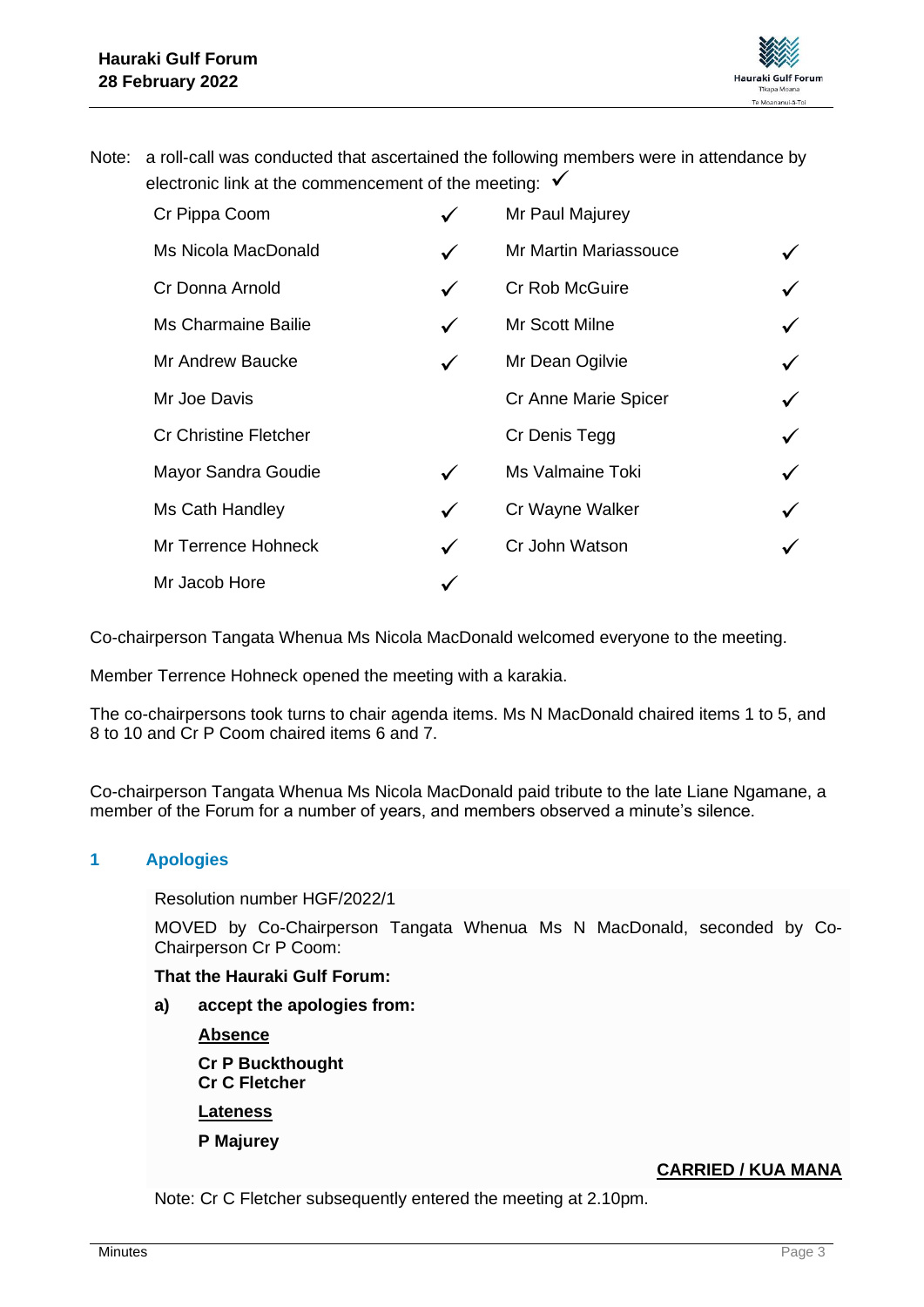

## **2 Declaration of Interest**

Member Paul Majurey noted his ongoing interest in the Pare Hauraki Kaimoana applications referenced in the Co-Chairs' report (Agenda Item 6).

# **3 Confirmation of Minutes**

Resolution number HGF/2022/2

MOVED by Mayor S Goudie, seconded by Cr DA Arnold:

## **That the Hauraki Gulf Forum:**

**a) confirm the ordinary minutes of its meeting, held on Monday, 29 November 2021 as a true and correct record.**

# **CARRIED / KUA MANA**

*Member Joe Davis entered the meeting at 1.14pm.*

## **4 Public Forum**

## **4.1 Public Forum - The proposed changes to the Hauraki Gulf Forum**

Resolution number HGF/2022/3

MOVED by Co-Chairperson Cr P Coom, seconded by Member T Hohneck:

#### **That the Hauraki Gulf Forum:**

**a) thank Lee Short for his presentation on the proposed changes to the Hauraki Gulf Forum.**

#### **CARRIED / KUA/MANA**

## **4.2 Public Forum - Kekeno/Fur Seal mortalities in the Hauraki Gulf Marine Park in 2021**

A presentation was given in support of the item. A copy has been placed on the official minutes and is available on the Auckland Council website as a minutes attachment.

Resolution number HGF/2022/4

MOVED by Member T Hohneck, seconded by Cr DA Arnold:

#### **That the Hauraki Gulf Forum:**

**a) thank Shaun Lee for his presentation on kekeno/fur seal mortalities in the Hauraki Gulf Marine Park in 2021.**

## **CARRIED / KUA MANA**

## **Attachments**

A 28 February 2022, Hauraki Gulf Forum - Public Forum - Kekeno/Fur Seal mortalities in the Hauraki Gulf Marine Park in 2021 - presentation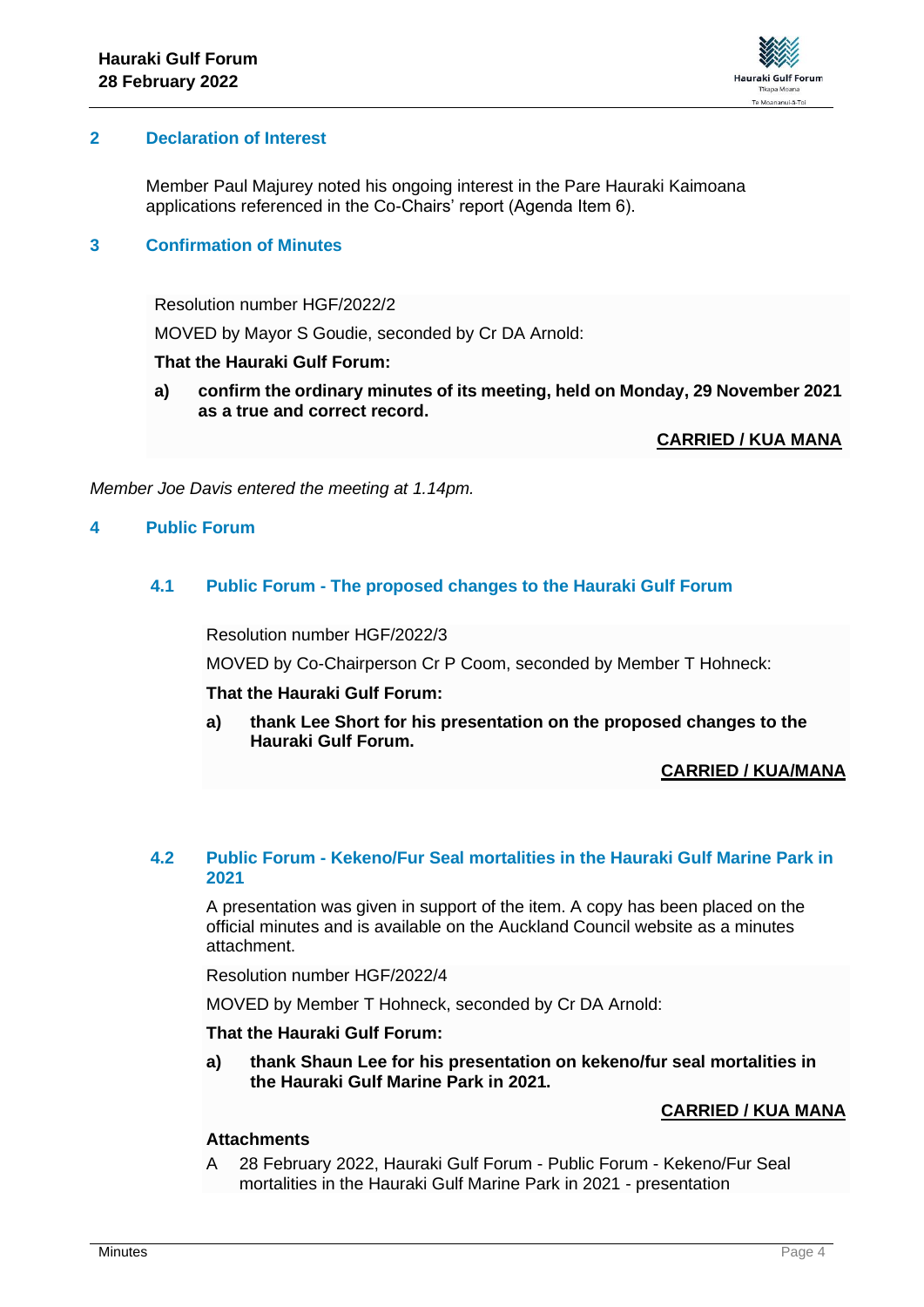

## **4.3 Public Forum - Hakaimango marine reserve proposal**

A presentation was given in support of the item. A copy has been placed on the official minutes and is available on the Auckland Council website as a minutes attachment.

Resolution number HGF/2022/5

MOVED by Cr R McGuire, seconded by Member C Bailie:

#### **That the Hauraki Gulf Forum:**

**a) thank Mike Lee for his presentation on the Hākaimangō marine reserve proposal.**

## **CARRIED / KUA MANA**

## **Attachments**

A 28 February 2022, Hauraki Gulf Forum - Public Forum - Hakaimango marine reserve proposal - presentation

*Member Paul Majurey entered the meeting at 2.00pm. Cr Christine Fletcher entered the meeting at 2.10pm.*

#### **4.4 Public Forum – Auckland Council's Sediment Controls**

Resolution number HGF/2022/6

MOVED by Cr J Watson, seconded by Member S Milne:

#### **That the Hauraki Gulf Forum:**

**a) thank Peter Townend, Chairperson Keep Okura Green Incorporated for his presentation on Auckland Council's sediment controls.**

#### **CARRIED / KUA MANA**

#### **5 Extraordinary Business**

There was no extraordinary business.

#### **6 Co-Chairs' Report**

Resolution number HGF/2022/7

MOVED by Co-Chairperson Cr P Coom, seconded by Co-Chairperson Tangata Whenua Ms N MacDonald:

## **That the Hauraki Gulf Forum:**

**a) note the Co-Chairs' report.**

#### **CARRIED / KUA MANA**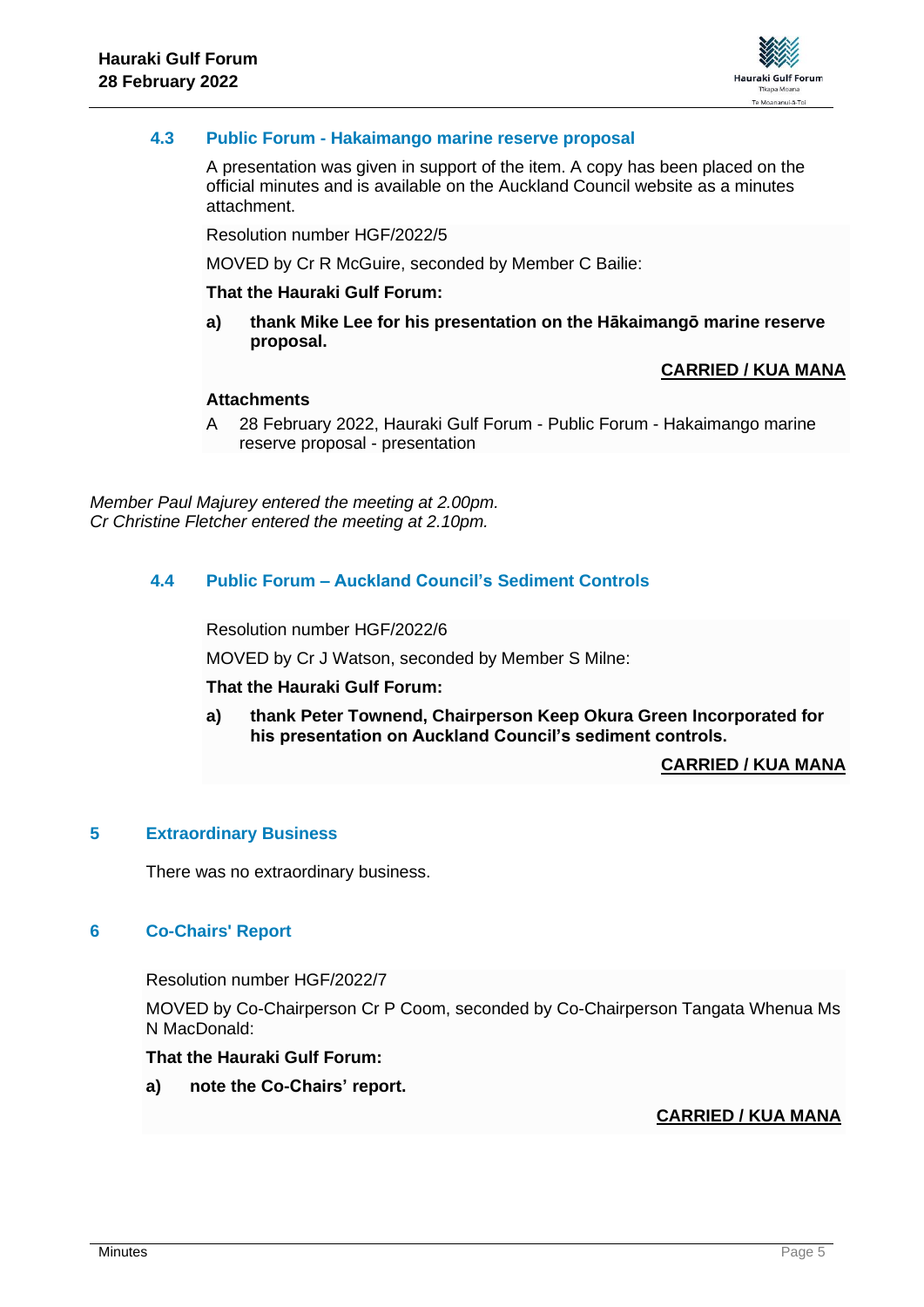

# **7 Advocacy position for updating and strengthening the Hauraki Gulf Marine Park Act**

Resolution number HGF/2022/8

MOVED by Co-Chairperson Cr P Coom, seconded by Co-Chairperson Tangata Whenua Ms N MacDonald:

## **That the Hauraki Gulf Forum:**

- **a) note the Forum's resolution of May 2021 (HGF/2021/17) agreeing to include in the Work Plan advocacy for updating and strengthening the Hauraki Gulf Marine Park Act 2000 as part of the Resource Management Act and other legislative reforms.**
- **b) adopt the attached advocacy position for updating and strengthening the Hauraki Gulf Marine Park Act 2000.**
- **c) agree that, on behalf of the Forum, the Co-Chairs discuss the Forum's advocacy position with relevant Ministers.**

A division was called for, voting on which was as follows:

| For                      |
|--------------------------|
| Member C Bailie          |
| Co-Chairperson Cr P Coom |
| Member J Davis           |
| <b>Member C Handley</b>  |
| Member T Hohneck         |
| Co-Chairperson Tangata   |
| Whenua Ms N MacDonald    |
| Member P Majurey         |
| Member D Ogilvie         |
| Cr AM Spicer             |
| Cr DT Tegg               |
| Member V Toki            |

**Against** Cr DA Arnold Cr C Fletcher Mayor S Goudie Cr R McGuire Member S Milne Cr W Walker Cr J Watson

#### **Abstained**

Member A Baucke Member J Hore Member MM Mariassouce

The motion was declared CARRIED by 11 votes to 7.

# **CARRIED / KUA MANA**

*Member Scott Milne retired from the meeting at 5.22pm.*

## **8 State of the Gulf's Scallops**

A presentation was given in support of the item. A copy has been placed on the official minutes and is available on the Auckland Council website as a minutes attachment. Resolution number HGF/2022/9

MOVED by Cr DA Arnold, seconded by Cr R McGuire:

#### **That the Hauraki Gulf Forum:**

- **a) thank Dr James Williams for his presentation**
- **b) note that the Hauraki Gulf Forum supported the option of a complete closure of the scallop fishery in the Hauraki Gulf Marine Park as part of the 2022 Sustainability Review by Fisheries New Zealand.**

## **CARRIED / KUA MANA**

# **Attachments**

A 28 February 2022, Hauraki Gulf Forum - Item 8 - State of the Gulf's Scallops presentation